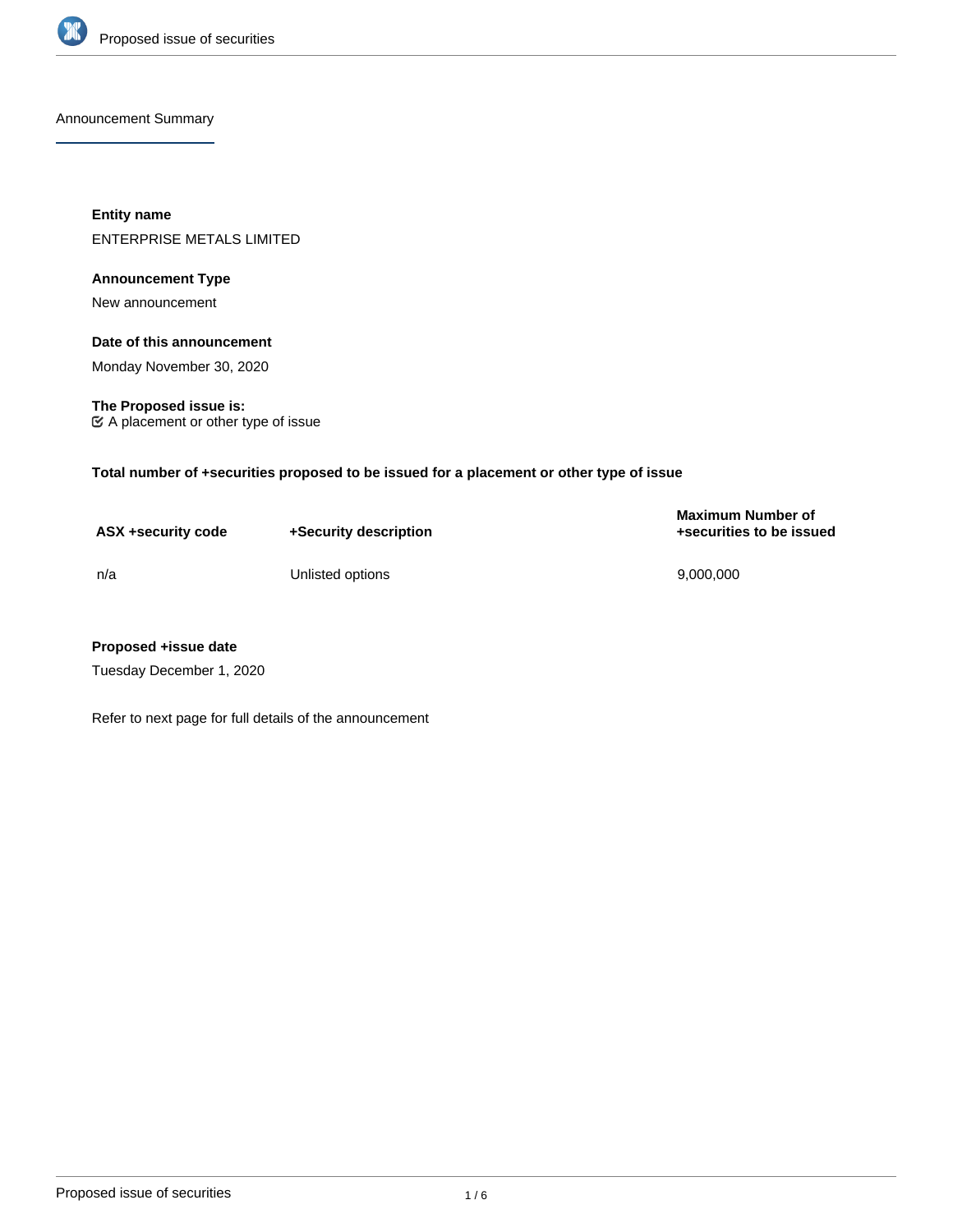

Part 1 - Entity and announcement details

# **1.1 Name of +Entity**

ENTERPRISE METALS LIMITED

We (the entity named above) give ASX the following information about a proposed issue of +securities and, if ASX agrees to +quote any of the +securities (including any rights) on a +deferred settlement basis, we agree to the matters set out in Appendix 3B of the ASX Listing Rules.

**1.2 Registered Number Type**

**ACN** 

**Registration Number**

123567073

**1.3 ASX issuer code**

ENT

# **1.4 The announcement is**

New announcement

# **1.5 Date of this announcement**

Monday November 30, 2020

# **1.6 The Proposed issue is:**

 $\mathfrak{C}$  A placement or other type of issue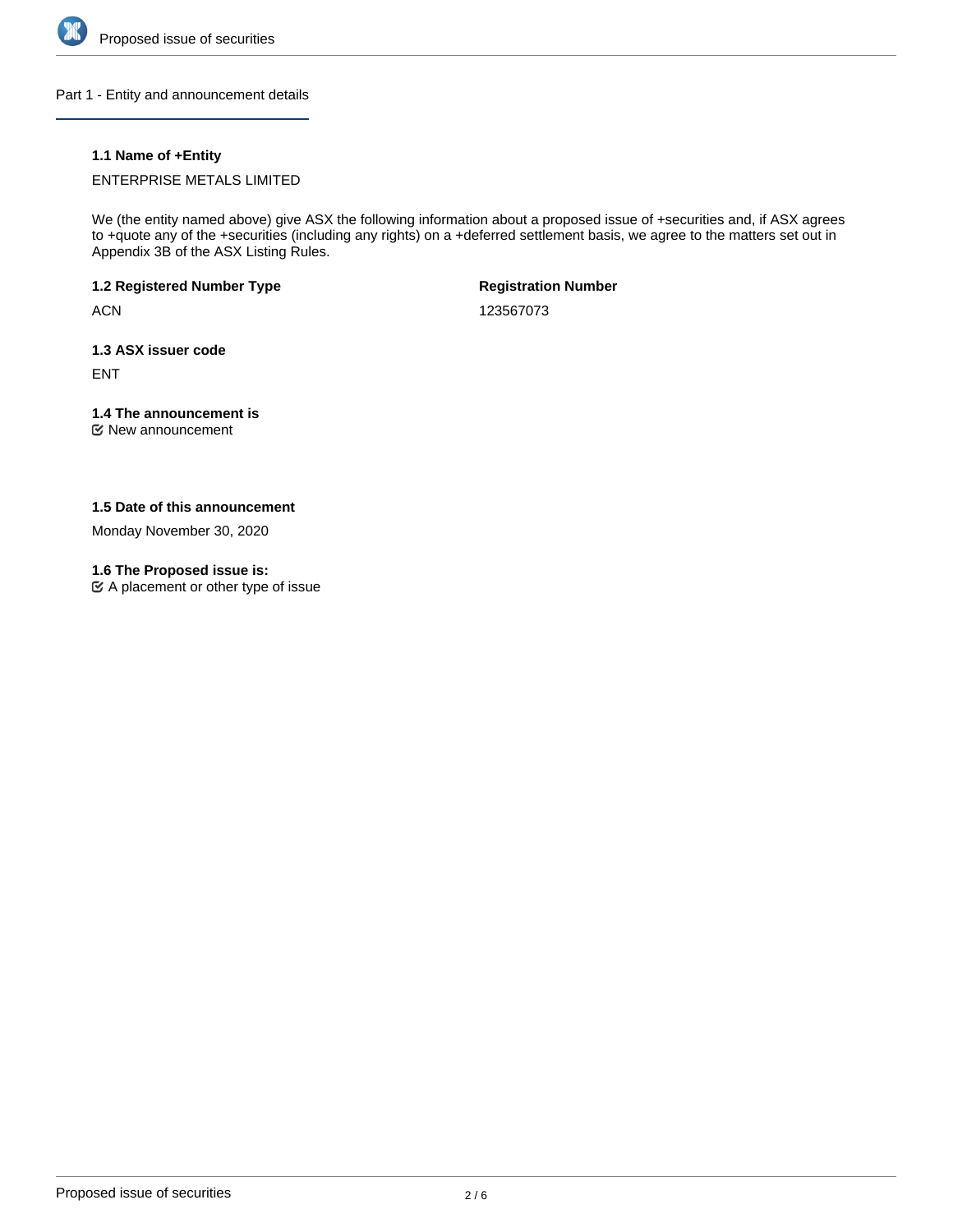

Part 7 - Details of proposed placement or other issue

Part 7A - Conditions

**7A.1 - Are any of the following approvals required for the placement or other type of issue?**

- **+Security holder approval**
- **Court approval**
- **Lodgement of court order with +ASIC**
- **ACCC approval**
- **FIRB approval**
- **Another approval/condition external to the entity**

Yes

7A.1a Conditions

| <b>Approval/Condition</b> | Date for determination       | Is the date estimated or         | ** Approval                    |
|---------------------------|------------------------------|----------------------------------|--------------------------------|
| +Security holder approval | Tuesday November 24,<br>2020 | actual?<br>$\mathfrak{C}$ Actual | received/condition met?<br>Yes |
|                           |                              |                                  |                                |

#### **Comments**

Part 7B - Issue details

| Is the proposed security a 'New<br>class' (+securities in a class that is<br>not yet quoted or recorded by ASX)<br>or an 'Existing class' (additional<br>securities in a class that is already<br>quoted or recorded by ASX)? | Will the proposed issue of this<br>+security include an offer of<br>attaching +securities?<br>@ No |
|-------------------------------------------------------------------------------------------------------------------------------------------------------------------------------------------------------------------------------|----------------------------------------------------------------------------------------------------|
| $\mathfrak{C}$ New class                                                                                                                                                                                                      |                                                                                                    |

Details of +securities proposed to be issued

**ISIN Code (if Issuer is a foreign company and +securities are non CDIs)**

| Have you received confirmation from Will the entity be seeking quotation<br>ASX that the terms of the proposed<br>+securities are appropriate and<br>equitable under listing rule 6.1?<br>$\alpha$ Yes | of the 'new' class of +securities on<br>ASX?<br>় No |  |
|--------------------------------------------------------------------------------------------------------------------------------------------------------------------------------------------------------|------------------------------------------------------|--|
| ASX +security code                                                                                                                                                                                     | +Security description                                |  |
| New class-code to be confirmed                                                                                                                                                                         | Unlisted options                                     |  |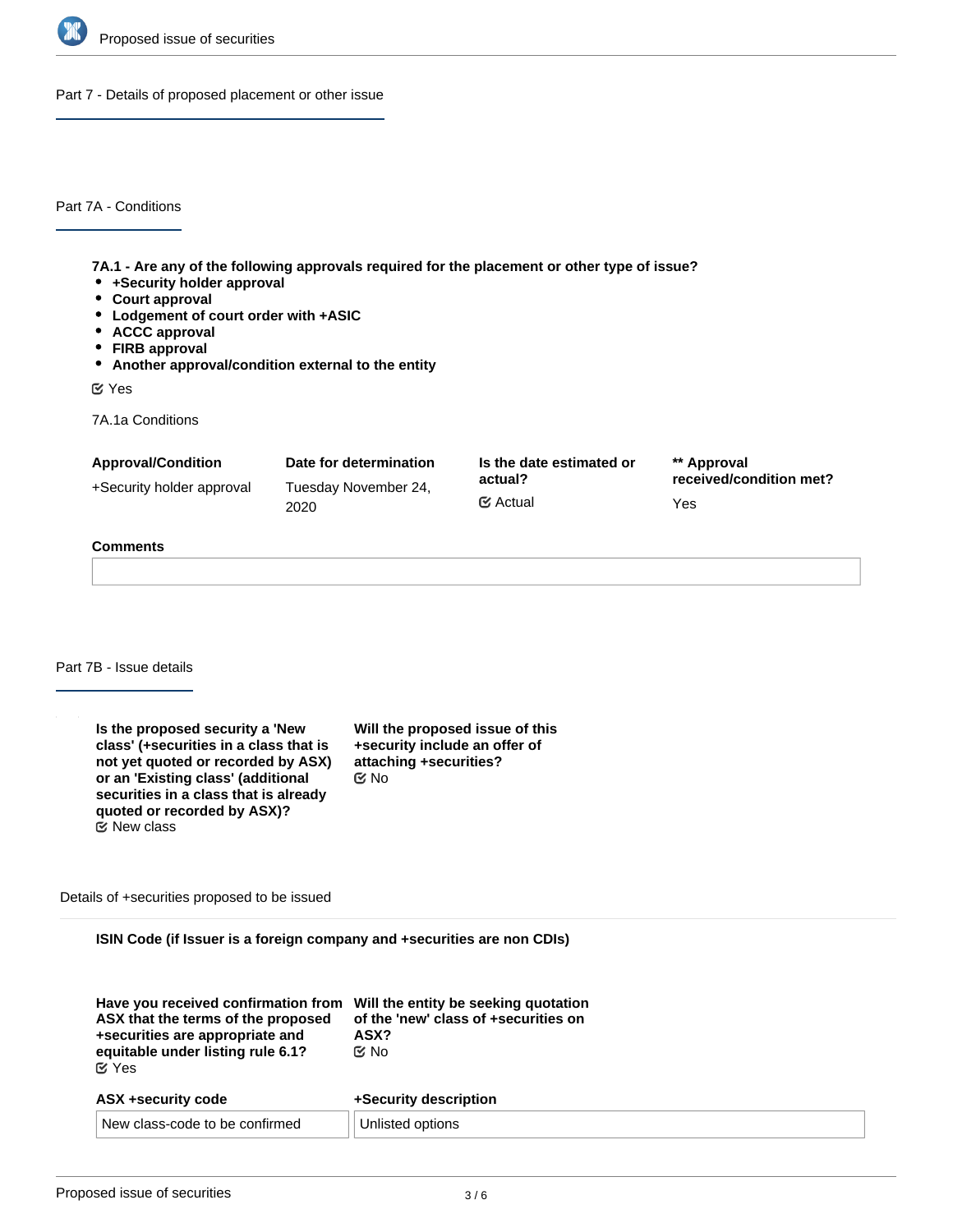

# **+Security type**

**Options** 

#### **Number of +securities proposed to be issued**

9,000,000

# **Offer price details**

**Are the +securities proposed to be issued being issued for a cash consideration?** No

**Please describe the consideration being provided for the +securities**

Nil

**Please provide an estimate of the AUD equivalent of the consideration being provided for the +securities**

**Will all the +securities issued in this class rank equally in all respects from their issue date?** Yes

#### Options details

| +Security currency<br>AUD - Australian Dollar                                   | <b>Exercise price</b><br>AUD 0.0300 | <b>Expiry date</b><br>Thursday November 30, 2023 |  |  |
|---------------------------------------------------------------------------------|-------------------------------------|--------------------------------------------------|--|--|
| Details of the type of +security that will be issued if the option is exercised |                                     |                                                  |  |  |
| ENT: ORDINARY FULLY PAID                                                        |                                     |                                                  |  |  |
| Number of securities that will be issued if the option is exercised             |                                     |                                                  |  |  |

One fully paid ordinary share (ASX:ENT)

**Please provide a URL link for a document lodged with ASX setting out the material terms of the +securities proposed to be issued or provide the information by separate announcement.**

As per ASX Announcement dated 26 October 2020 Notice of Annual General Meeting / Proxy Form

Part 7C - Timetable

# **7C.1 Proposed +issue date**

Tuesday December 1, 2020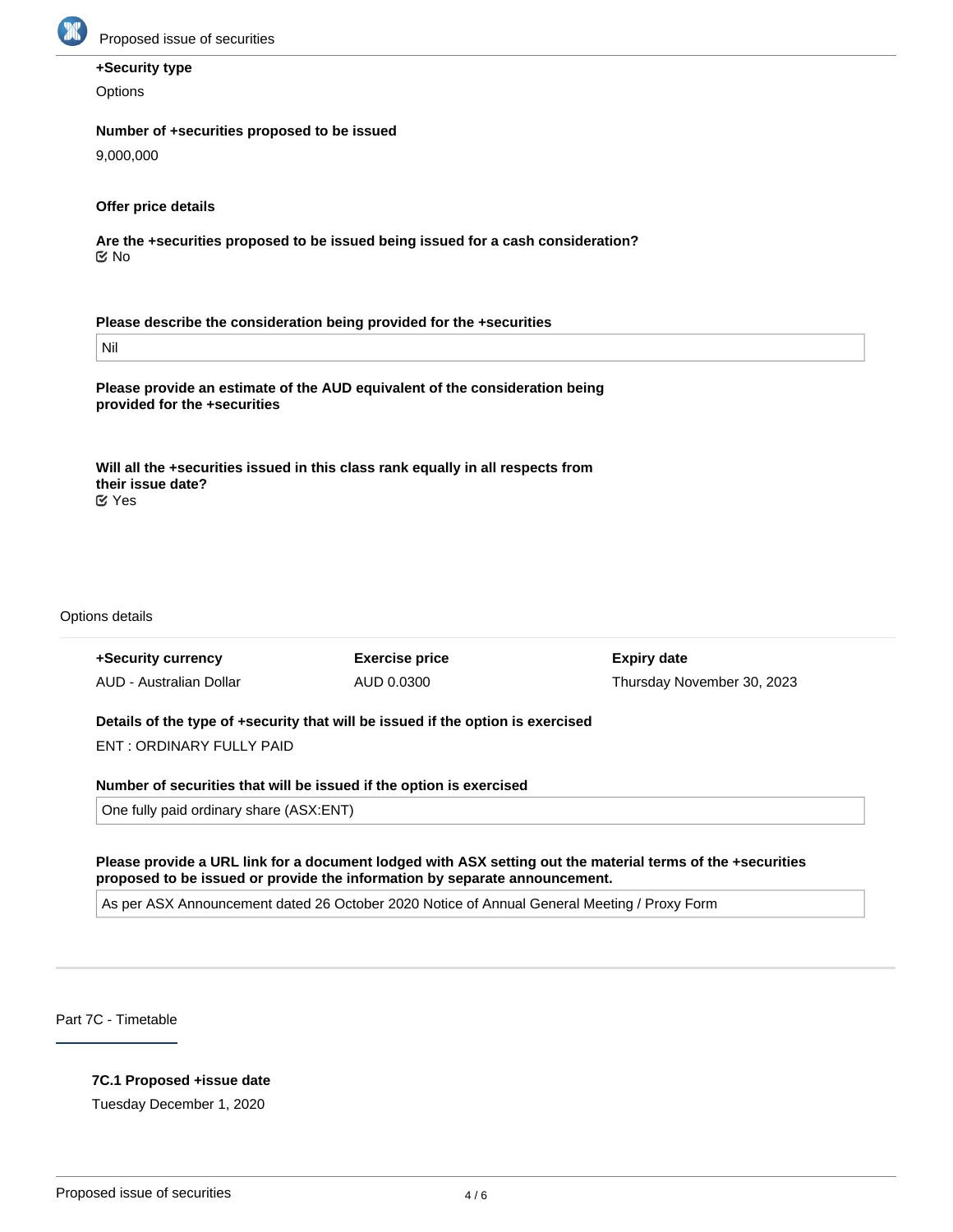

Part 7D - Listing Rule requirements

**7D.1 Has the entity obtained, or is it obtaining, +security holder approval for the entire issue under listing rule 7.1?** No

**7D.1b Are any of the +securities proposed to be issued without +security holder approval using the entity's 15% placement capacity under listing rule 7.1?** No

**7D.1c Are any of the +securities proposed to be issued without +security holder approval using the entity's additional 10% placement capacity under listing rule 7.1A (if applicable)?** No

**7D.2 Is a party referred to in listing rule 10.11 participating in the proposed issue?** Yes

**7D.3 Will any of the +securities to be issued be +restricted securities for the purposes of the listing rules?** No

**7D.4 Will any of the +securities to be issued be subject to +voluntary escrow?** No

Part 7E - Fees and expenses

**7E.1 Will there be a lead manager or broker to the proposed issue?** No

**7E.2 Is the proposed issue to be underwritten?** No

**7E.4 Details of any other material fees or costs to be incurred by the entity in connection with the proposed issue**

Part 7F - Further Information

**7F.01 The purpose(s) for which the entity is issuing the securities**

Pursuant to shareholder approval received at the 2020 Annual General Meeting held on 24 November 2020

**7F.1 Will the entity be changing its dividend/distribution policy if the proposed issue proceeds?** No